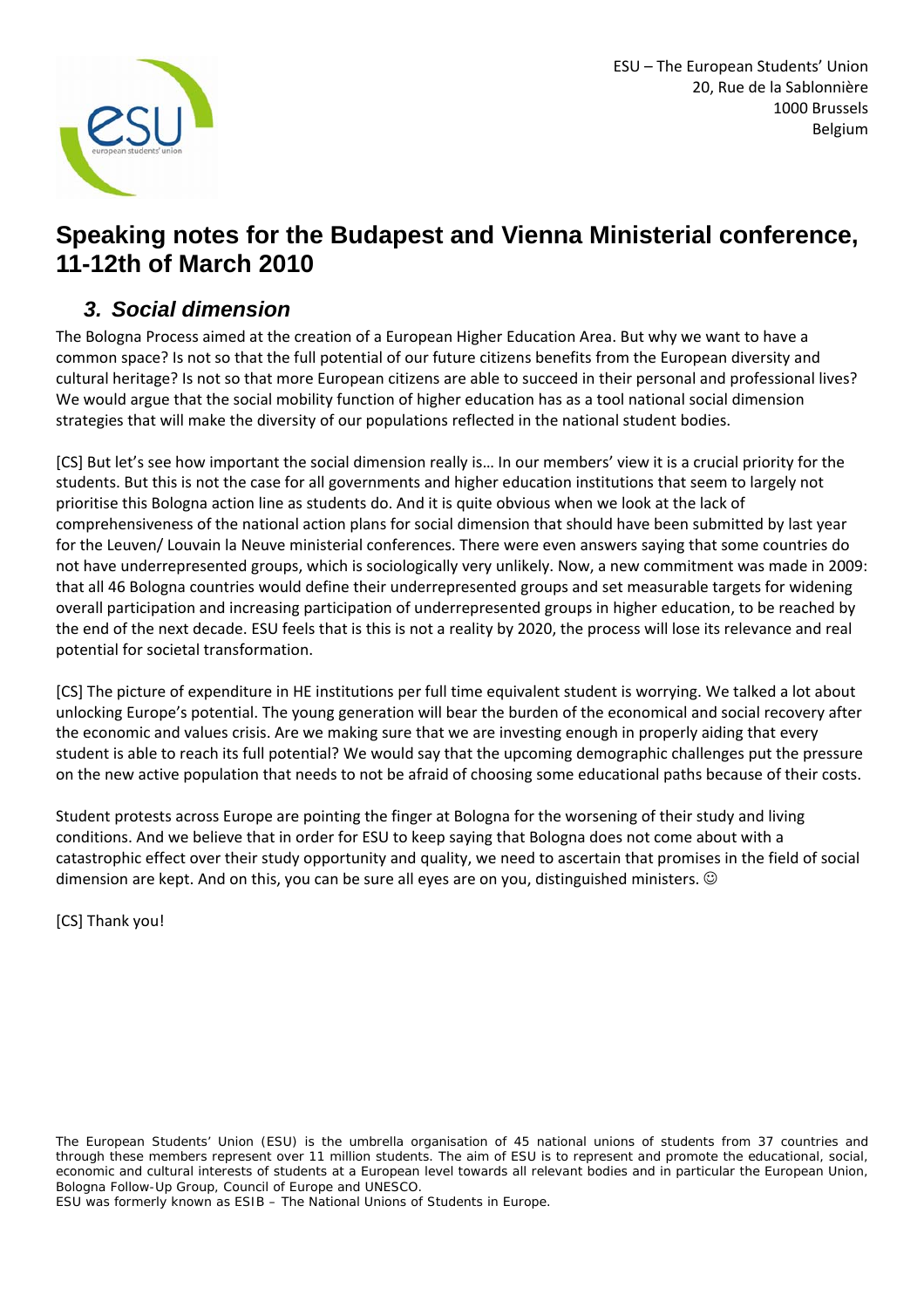# **Social dimension Social dimension**

Ligia Deca, ESU Chairperson Budapest and Vienna Ministerial conference, 11<sup>th</sup> of March 2010

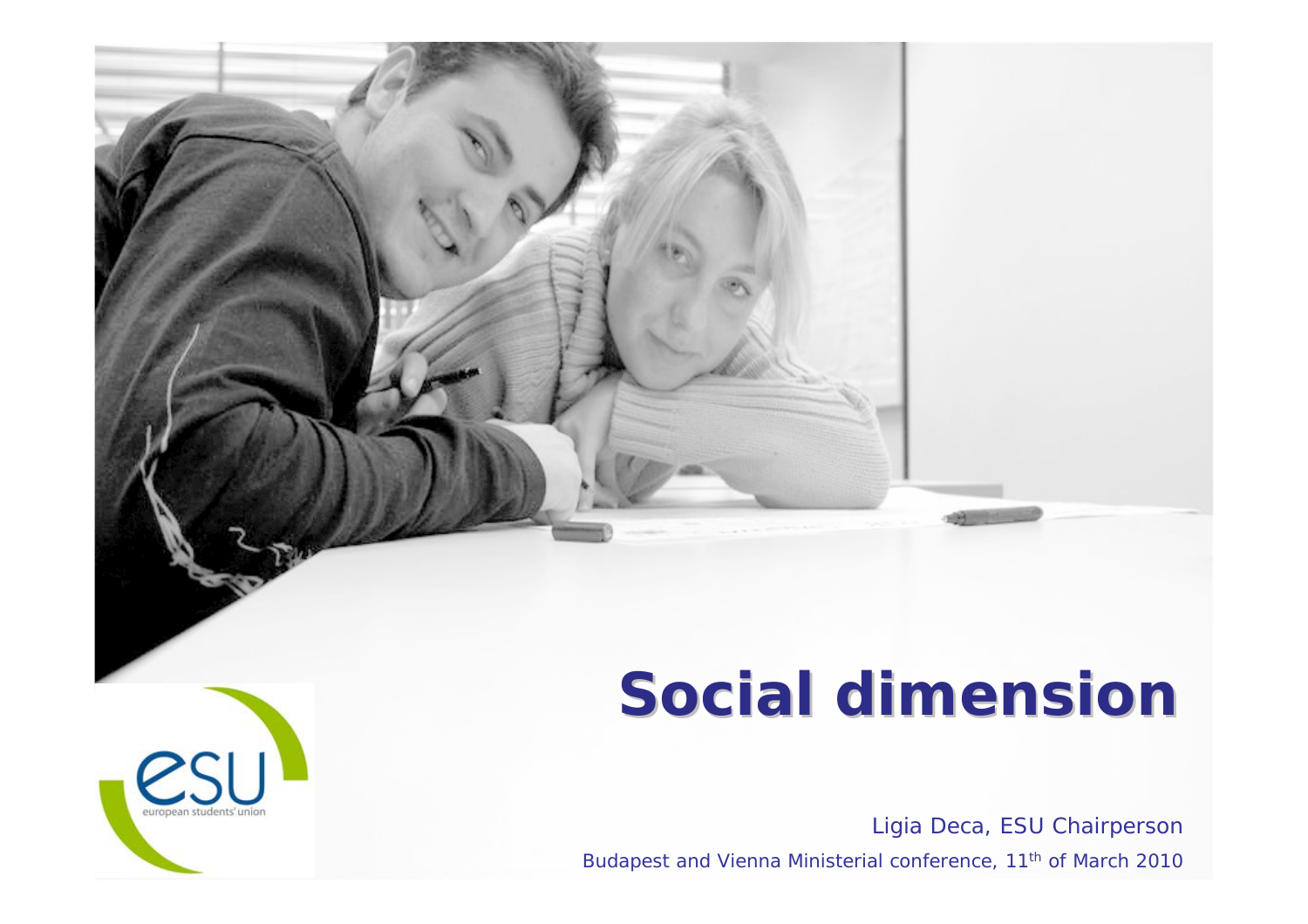## Social dimension – a Bologna priority?

fig.  $1$ —Is the social dimension a priority, according to the student unions, for the government, the higher education institutions and the student union?







Ligia Deca, ESU Chairperson

Budapest and Vienna Ministerial conference, 11<sup>th</sup> of March 2010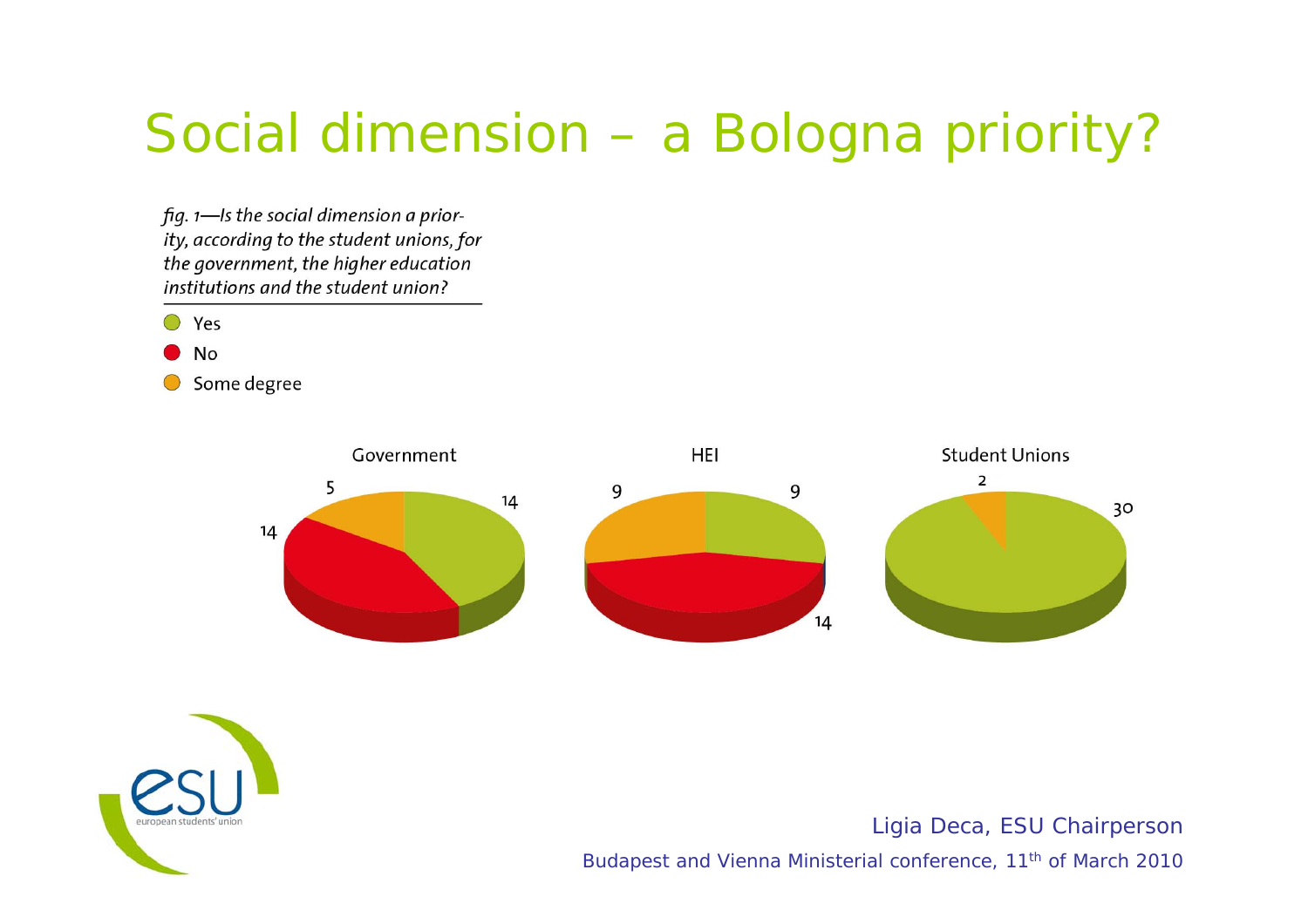fia. 16-Annual total expenditure on tertiary education institutions per fultime equivalent student (in EUR PPS) including and excluding expenditure on research and ancillary services

EUROSTAT 2009:79, Acknowledgement to Eurostat and eurostudento, for granting permission to use its graphs on this chapter.

- without (core expenditure) ٠
- with R&D and ancillary services





Ligia Deca, ESU Chairperson

Budapest and Vienna Ministerial conference, 11<sup>th</sup> of March 2010